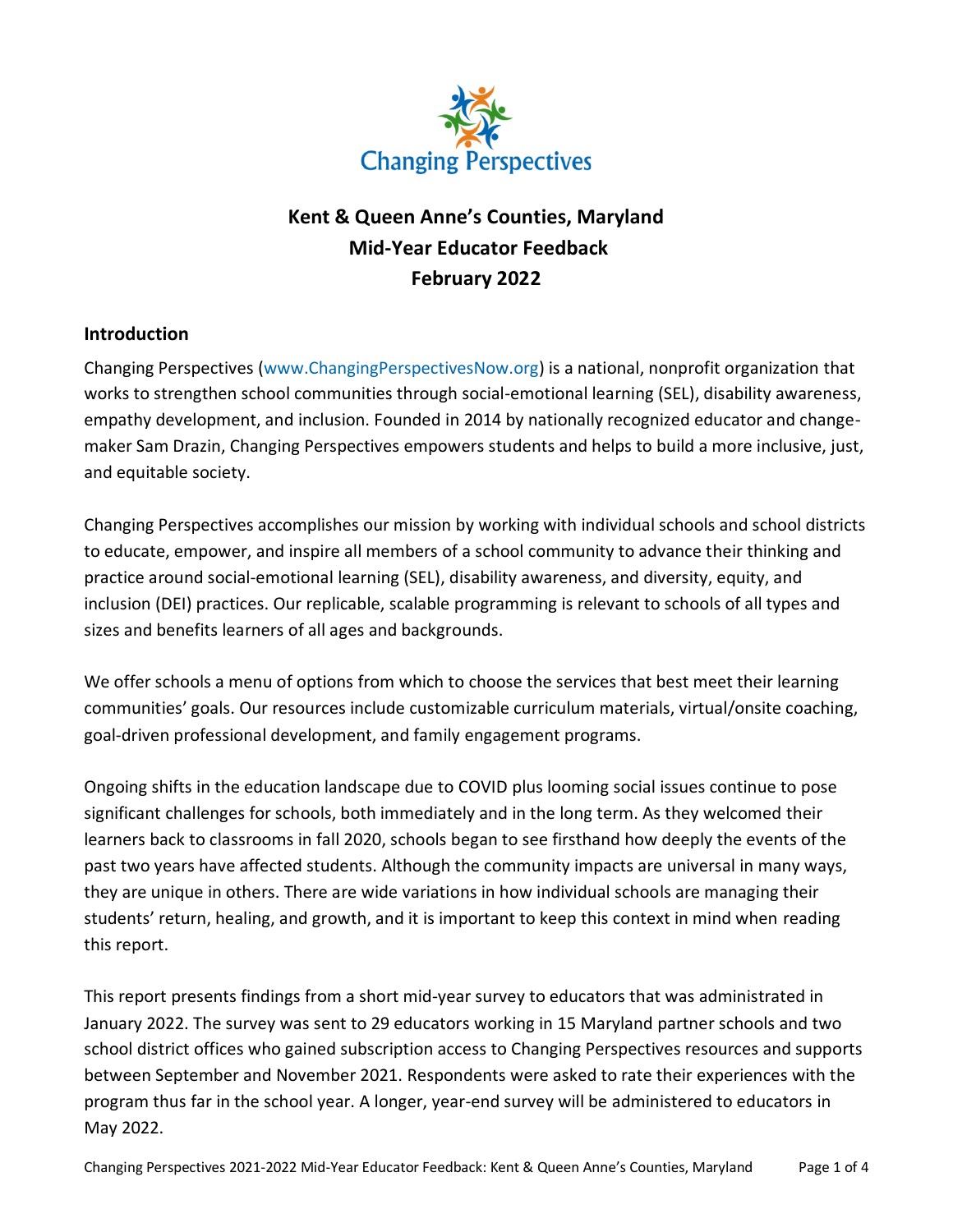Given Changing Perspectives's highly customizable approach to program design and classroom implementation, each educator's instructional choices and style shapes and influences student experiences and feedback about the program.

## **Sample Size**

The 15 Maryland schools and two district offices that partnered with Changing Perspectives between September and November 2021 are listed in Table 1. Based on 2021-2022 school enrollment data, these schools are serving 6,585 students in grades preK through 12 in the current academic year. Since this data collection, our school partnerships have continued to grow; thus, our year-end data collection may include data from additional schools.

| School*                                             |               | <b>District</b>                    |  |
|-----------------------------------------------------|---------------|------------------------------------|--|
|                                                     | <b>Served</b> |                                    |  |
| <b>ARISE Academy</b>                                | $9 - 12$      | Queen Anne's County Public Schools |  |
| Bayside Elementary School*                          | <b>PK-5</b>   | Queen Anne's County Public Schools |  |
| Centreville Elementary School*                      | $PK-2$        | Queen Anne's County Public Schools |  |
| Centreville Middle School*                          | $6-8$         | Queen Anne's County Public Schools |  |
| Galena Elementary School*                           | <b>PK-5</b>   | Kent County Public Schools         |  |
| Grasonville Elementary School*                      | <b>PK-5</b>   | Queen Anne's County Public Schools |  |
| HH Garnett Elementary School*                       | <b>PK-5</b>   | Kent County Public Schools         |  |
| Kennard Elementary School*                          | $3 - 5$       | Queen Anne's County Public Schools |  |
| Kent County High School*                            | $9 - 12$      | Kent County Public Schools         |  |
| Kent County Middle School*                          | $6 - 8$       | Kent County Public Schools         |  |
| Kent County Public Schools District Office*         | <b>PK-12</b>  | Kent County Public Schools         |  |
| Kent Island High School*                            | $9 - 12$      | Queen Anne's County Public Schools |  |
| Matapeake Elementary School*                        | <b>PK-6</b>   | Queen Anne's County Public Schools |  |
| Queen Anne's County Public Schools District Office* | <b>PK-12</b>  | Queen Anne's County Public Schools |  |
| Rock Hall Elementary School*                        | <b>PK-5</b>   | Kent County Public Schools         |  |
| Stevensville Middle School                          | $6-8$         | Queen Anne's County Public Schools |  |
| Sudlersville Elementary School*                     | $PK-4$        | Queen Anne's County Public Schools |  |

*Table 1. Maryland Partner Schools, September to November 2021*

\*Denotes a school/district from which at least one educator completed the survey.

During this evaluation period, data was collected from 18 educators, who represent 13 of the 15 Maryland schools and both school district offices. In our analysis, we noted that some educators declined to complete the survey because they did not feel that they had used enough Changing Perspectives materials to provide useful feedback yet.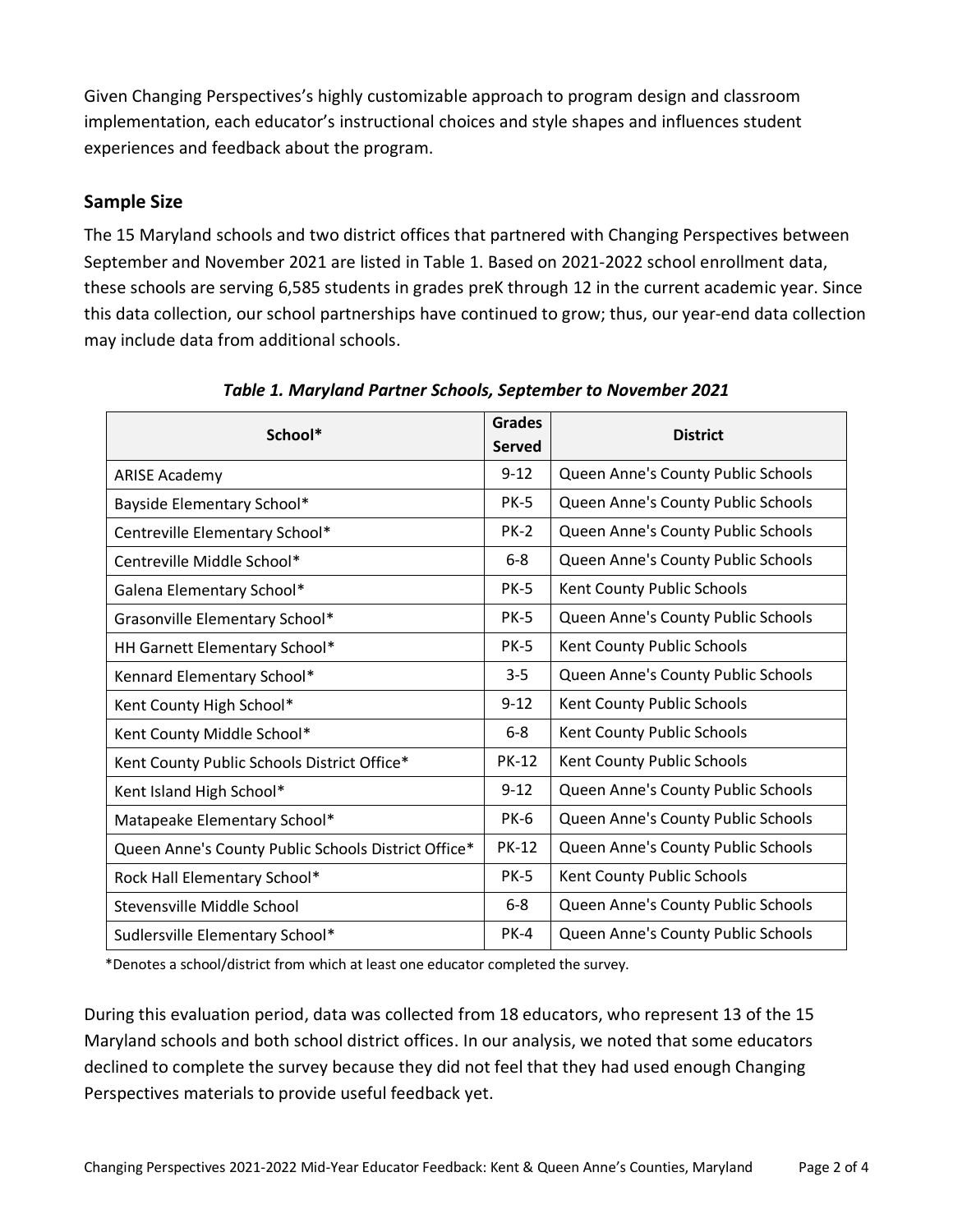## **Findings**

Overall, educators surveyed were enthusiastic about the positive impacts that Changing Perspectives has had on their students, classrooms, and own professional skills development. The survey asked them to reflect on four aspects of the program:

- 1. The value of Changing Perspectives in helping to mitigate the unprecedented challenges students are experiencing this academic year.
- 2. Their own professional practice as an educator in supporting their students' general socialemotional well-being.
- 3. Students' engagement with program activities.

**Survey Question 1:** *The last 18 months have been unprecedented in many ways. Many schools are seeing higher than normal social-emotional needs of students. Based on your current use of Changing Perspectives, rate the helpfulness of Changing Perspectives resources in supporting the social and/or emotional needs of your students.*

*Table 2. Helpfulness in Supporting Students' Social-Emotional Needs*

| <b>Survey Sample</b> | <b>Not</b>     | Slightly       | <b>Moderately</b> | Verv           | Extremely      |
|----------------------|----------------|----------------|-------------------|----------------|----------------|
|                      | <b>Helpful</b> | <b>Helpful</b> | <b>Helpful</b>    | <b>Helpful</b> | <b>Helpful</b> |
| $N = 12$             | $8\%$ (1)      | $8\%$ (1)      | $8\%$ (1)         | 68% (8)        | $8\%$ (1)      |

# *84% of respondents said that Changing Perspectives programming is helpful in supporting students' social-emotional needs.*

Educators also shared:

- "It has been very helpful and given me a lot of insight to where my students are socially and emotionally."
- "The lessons have been very helpful when working with students and help tremendously to increase their self-awareness and self-confidence."
- "It helped students realize that positivity helps in all aspects of life and can dramatically improve coping skills and overall wellness."

**Survey Question 2:** *Has Changing Perspectives improved your knowledge, skills, and interventions to better support your students?*

| <b>Survey Sample</b> | <b>No</b> | Yes         |  |
|----------------------|-----------|-------------|--|
| N=12                 | 8% (1)    | $92\%$ (11) |  |

#### *Table 3. Improved Professional Practice*